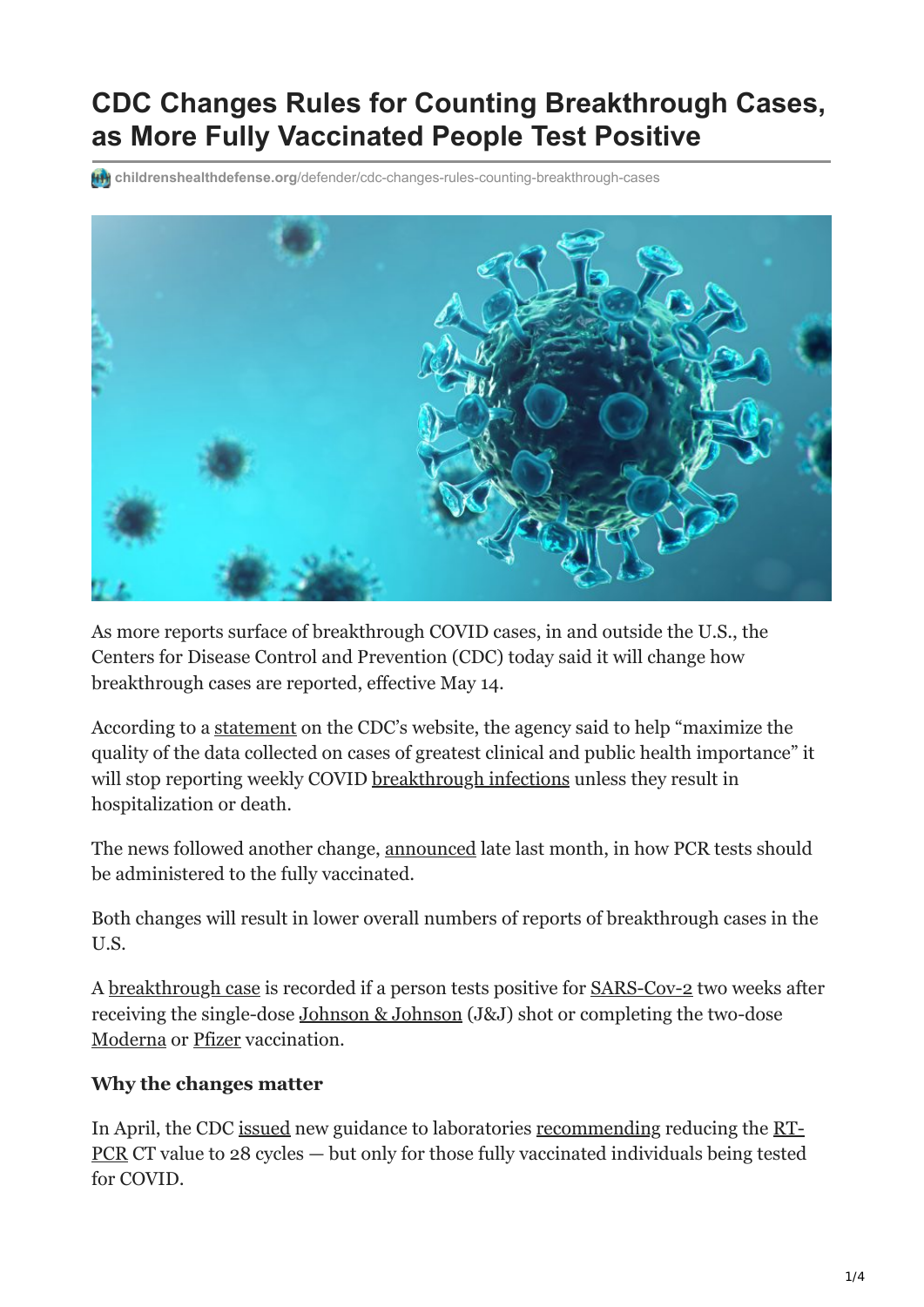In an RT-PCR test — the gold standard for detecting SARS-CoV-2 — RNA is extracted from the swab collected from the patient. It is then converted into DNA, which is then amplified.

CT, or cycle threshold, is a value that emerges during RT-PCR tests. A CT value refers to the [number of cycles](https://www.aacc.org/cln/cln-stat/2020/december/3/sars-cov-2-cycle-threshold-a-metric-that-matters-or-not) needed to amplify viral RNA to reach a detectable level.

According to the [Indian Council of Medical Research,](https://www.icmr.gov.in/) a patient is considered positive for [COVID if the CT value is below 35. In other words, if the virus is detectable after 35 cycle](https://indianexpress.com/article/explained/explained-the-ct-value-in-a-covid-test-7291682/)s or earlier, then the patient is considered positive.

Dr. Anthony Fauci [recommends](https://www.microbe.tv/twiv/twiv-641/) a CT value of 35. Globally, the accepted cut-off for CT value for COVID ranges between 35 and 40, depending on instructions from manufacturers of testing equipment.

"If the [benchmark](https://indianexpress.com/article/explained/explained-the-ct-value-in-a-covid-test-7291682/) were to be lowered to 24 it would mean that CT values in the range 25- 34 would not be considered positive," according to the Indian Council of Medical Research, as [reported](https://indianexpress.com/article/explained/explained-the-ct-value-in-a-covid-test-7291682/) by The Indian Express. "A benchmark of 35, therefore, means that more patients would be considered positive than we would get if the benchmark were 24."

In other words, lowering CT threshold parameter may lead to missing infectious persons.

## **CDC won't report new breakthrough numbers this week**

Because the change in how the CDC will report breakthrough cases is still being implemented and won't take effect until May 14, the CDC did not report new numbers this week.

According to the latest available numbers, as of April 26, the CDC [reported](https://www.cdc.gov/vaccines/covid-19/health-departments/breakthrough-cases.html) 9,245 people had tested positive for COVID at least two weeks after getting their final COVID vaccination. About 9%, or 835, people required hospitalization and 132 died.

Of the hospitalized patients, 241 were said to be asymptomatic or having an illness not related to COVID, and 20 deaths were reported as asymptomatic or not related to the disease.

The [latest numbers](https://www.cdc.gov/vaccines/covid-19/health-departments/breakthrough-cases.html) are from 46 U.S. states and territories. It's not clear which four states didn't submit [breakthrough case](https://childrenshealthdefense.org/defender/states-report-covid-cases-fully-vaccinated/) figures to the CDC.

"These surveillance data are a snapshot and help identify patterns and look for signals among vaccine breakthrough cases," the CDC [said in an April 27 statement.](https://www.theepochtimes.com/mkt_app/at-least-9245-americans-tested-positive-for-covid-19-after-vaccination-132-dead_3798410.html) "As CDC and state health departments shift to focus only on investigating vaccine breakthrough cases that result in hospitalization or death, those data will be regularly updated and posted every Friday."

According to the [CDC](https://www.cdc.gov/vaccines/covid-19/health-departments/breakthrough-cases.html), actual vaccine breakthrough numbers are likely higher as the surveillance system is passive and relies on voluntary reporting from state health departments and may not be complete. In addition, some breakthrough cases will not be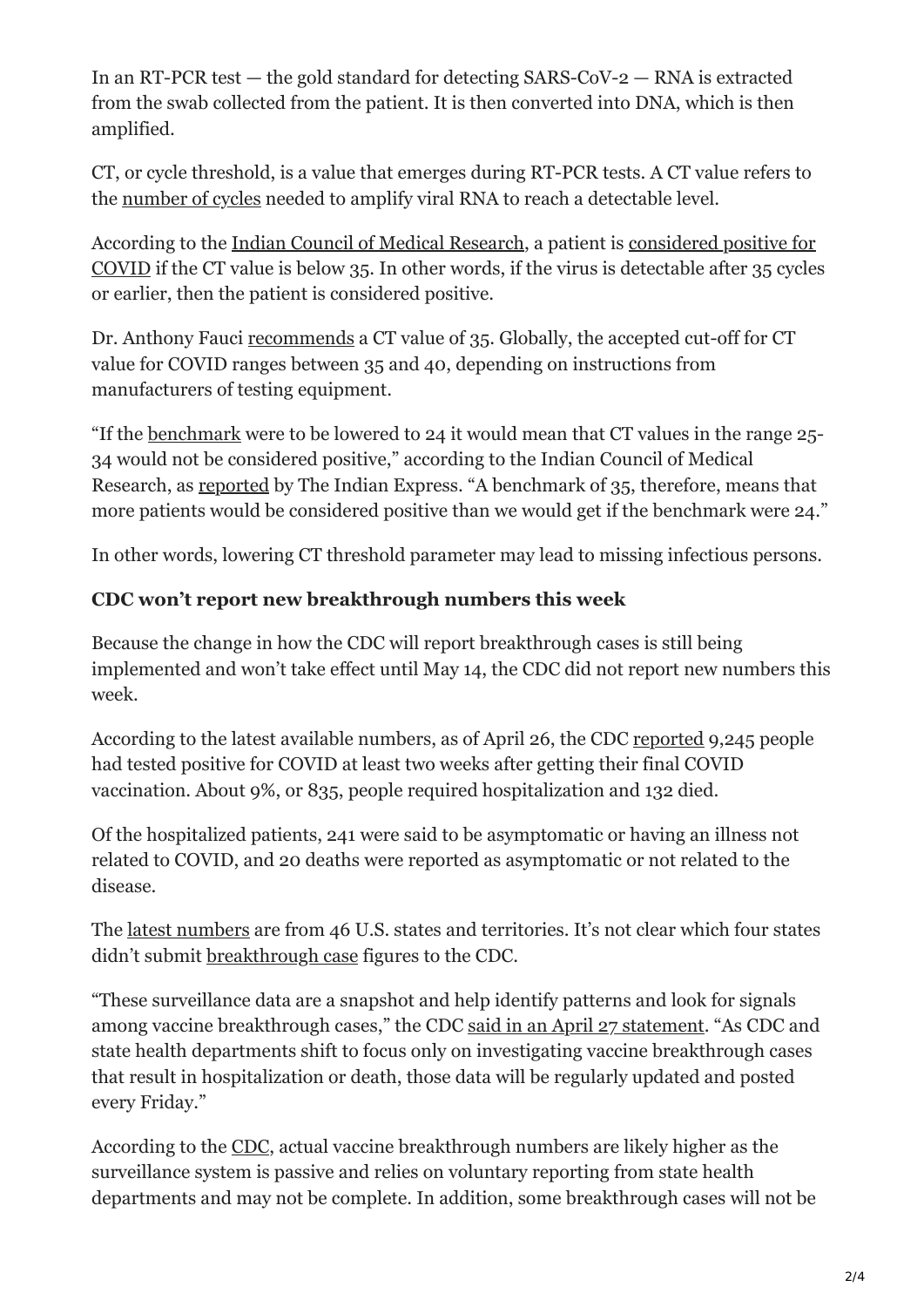identified due to lack of testing. This is particularly true in instances of asymptomatic or mild illness, CDC added.

The CDC said vaccines are still [effective,](https://childrenshealthdefense.org/defender/vaccine-makers-claim-covid-shots-95-percent-effective-what-does-that-mean/) noting the breakthrough cases represent a small percentage of those who have been vaccinated.

### **'Most-vaccinated' country returns to lockdowns, as breakthrough cases surge**

The [island of Seychelles](https://www.bloomberg.com/news/articles/2021-05-04/world-s-most-vaccinated-nation-reintroduces-curbs-as-cases-surge), which has fully vaccinated more of its population against COVID than any other country in the world, has re-implemented lockdown measures similar to those imposed in 2020 as infections surge.

According to [Bloomberg,](https://www.bloomberg.com/news/articles/2021-05-04/world-s-most-vaccinated-nation-reintroduces-curbs-as-cases-surge) 62.2% of the island's adult population has received two doses of COVID vaccines. That compares with 55.9% for Israel, the second most vaccinated nation. [Sinopharm](https://www.msn.com/en-us/news/world/who-places-heat-sensing-sticker-on-chinas-sinopharm-covid-shot-so-workers-know-if-its-viable/ar-BB1gtJZr) and AstraZeneca's Covishield are the [two vaccines](https://m.economictimes.com/news/international/world-news/seychelles-worlds-most-vaccinated-nation-activates-curbs-as-coronavirus-cases-rise/amp_articleshow/82413339.cms) being administered in the Seychelles.

"Despite all the exceptional efforts we are making, the Covid-19 situation in our country is critical right now, with many daily cases reported last week," Peggy Vidot, the nation's health minister, said at a [press conference](https://www.bloomberg.com/news/articles/2021-05-04/world-s-most-vaccinated-nation-reintroduces-curbs-as-cases-surge) Tuesday.

On a per capita basis, the Seychelles outbreak is worse than India's raging surge. Peaking at an average of just more than 100 new cases a day is a big deal in a country with a population of fewer than 100,000 people, [The Washington Post reported](https://www.washingtonpost.com/world/2021/05/06/seychelles-vaccines-covid-cases/).

Of those cases, 84% are Seychellois and 16% are foreigners, [Daniel Lucey](https://geiselmed.dartmouth.edu/faculty/facultydb/view.php/?uid=7588), clinical professor of medicine at Dartmouth Geisel School of Medicine, [said in a blog post](https://sciencespeaksblog.org/2021/05/05/seychelles-reports-rising-cases-in-vaccinated-and-unvaccinated-global-implications-for-variants-vs-vaccines/). Just under two-thirds of those are either unvaccinated or have only had one dose, and the remainder have had two doses, Lucey added.

A comparison between Sinopharm, Covishield and unvaccinated infected persons could be done using genetic sequencing and data on the severity of their infections, [Lucey said.](https://m.economictimes.com/news/international/world-news/seychelles-worlds-most-vaccinated-nation-activates-curbs-as-coronavirus-cases-rise/amp_articleshow/82413339.cms) "Given the widespread international use of these two vaccines there are global implications to what is happening now in the Seychelles."

Officials at a [press conference](https://m.economictimes.com/news/international/world-news/seychelles-worlds-most-vaccinated-nation-activates-curbs-as-coronavirus-cases-rise/amp_articleshow/82413339.cms) gave little detail on what could be behind the infection surge other than to say people were taking fewer precautions against the virus than before and the surge may be due to celebrations after Easter.

## **California experiencing thousands of breakthrough COVID infections**

Between Jan. 1 and April 28, California public health officials recorded 3,084 breakthrough cases of COVID, [The Sacramento Bee r](https://www.sacbee.com/news/coronavirus/article251193109.html)eported.

"As more time passes and more people are fully vaccinated, it is likely that additional post-vaccination cases will occur," the California Department of Public Health said in a statement.